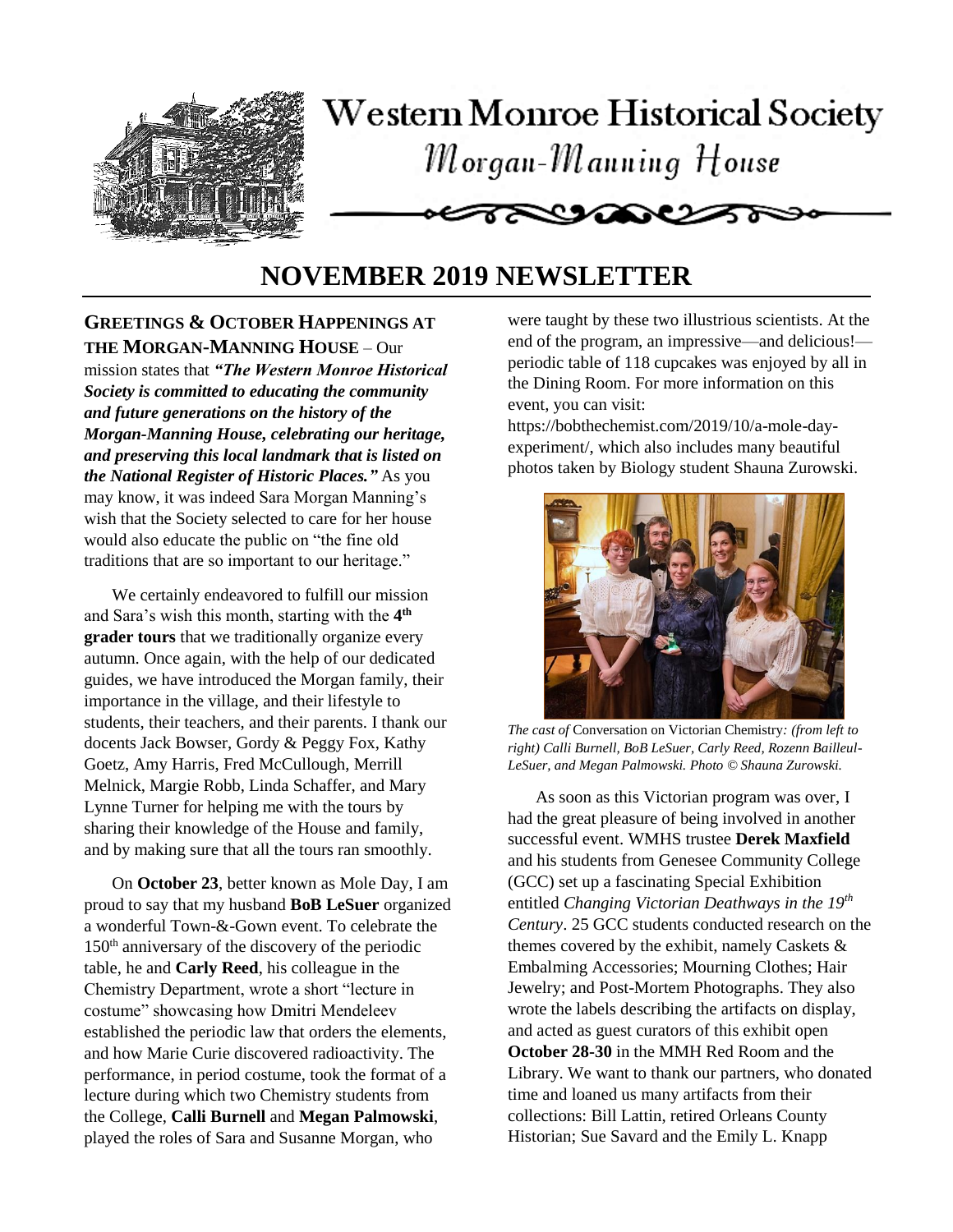Museum; Gina Schelemanow from the Town of Bergen History Department; and the Waterloo Library and Historical Society. On **October 30**, to further illustrate how the members of Victorian society expressed their grief and remembered their loved ones, Derek, a specialist of this period of American history, gave a most informative and fascinating lecture on the evolution of Victorian deathways during the 19<sup>th</sup> century, with the Civil War, Industrial Revolution, and the birth of consumerism acting as catalysts for new funerary traditions.



*Derek Maxfield surrounded by a few of his students: Yasmine, Nicky, Pedro, Eryn, Jess, Lenora, Tiffany, Ciara, Clarice, Brianna, Thomas, Selena, and Austen.*

It has been tremendous fun having all these college students working in the House and being excited about our history. It is important for us to nurture their interest in our Society, as they will be its future caretakers. We will certainly strive to continue offering such engaging and multigenerational programs.

#### *Rozenn Bailleul-LeSuer, Historian*

**FROM THE PRESIDENT'S DESK** – At the urging of our Past President Alicia Fink, the Society held its second Art Show and Sale in the Carriage house on September 27 and 28. Friday night's turnout was almost overwhelming. Fortunately the weather cooperated as it did at the last Show allowing people to sit under tents scattered around the Carriage House grounds. Many of our members attended but I was happy to see a mix of people of various ages from the community that I have never seen at any of our prior events. Thanks to all who volunteered to make this a fun event.

For some reason, and I think I know why, getting volunteers to help with the Candlelight Christmas fund raiser usually is easier than say, getting gardening helpers! Make sure you sign up for your favorite 'Candlelight Christmas' job as soon as possible. Please call Kathy Goetz to make your preference known at 637-5546 or 520-1503.

Here are a couple projects now in the works: a camera surveillance system will soon be installed for the House and the Carriage House; and the ivy bed on the North side of the House will be cleared for replanting of two Redbud trees and grass.

Have a great Fall.

*Gordon Fox, President*

# **MUSEUM INTERNSHIP COURSE AT THE**

**MMH** – For both the students taking the Museum Internship course at the College and for me, their instructor, time is certainly flying by as we are now starting week 11 of the Fall Semester. This month, Alyssa, Megan, and Sydney will share with you what motivated them to take this course:



 "My name is **Alyssa Bressette**, and I am a junior at The College at Brockport where I am currently pursuing a Bachelor's degree in Anthropology.

I am in the museum internship course taken at the MMH because I am interested in some day working at a museum and I wanted to first see what goes on in museums and also gain some experience. The project I am working on at the MMH is in the library. I love books so it seemed only fitting that I took on the books as my project. What is happening this month is I, along with my partner on this project, are removing all of the books from the shelfs and putting them in alphabetical order based on the author's last name. This is being done so that the library looks more organized and looks like an effort was put in to make it that way."

 "My name is **Megan Provost** and I am an Anthropology major with a minor in museum studies at Brockport. I chose to take this class to help me get a feel for working in a museum. I ultimately want to go to



Washington D.C. and work at one of the Smithsonian's. I am glad to say I was not disappointed by taking this class. Working at the MMH with Rozenn has been very educational and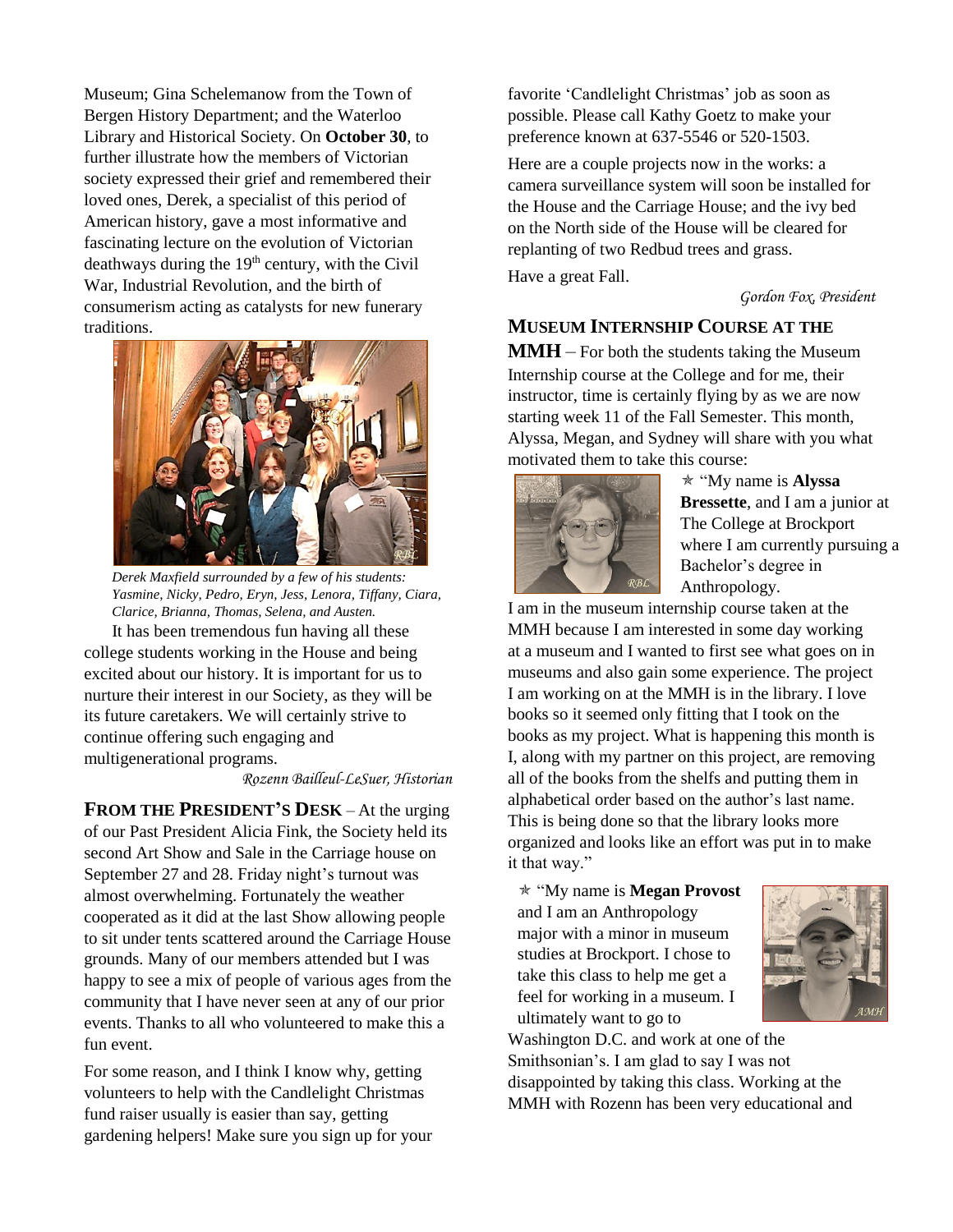fun. I also love the small but close group of people we have there.

What I do this semester at the MMH is go through old letters and transcribe them so that we might have a copy to refer to besides the very delicate original letters. We started out in the year 1891 where most of the kids are either grown or away at school. My main focus has been on Gifford, one of Dayton and Susan Morgan's sons. Gifford is away at Canandaigua Academy. He seems to write mostly to his mother and is usually asking for money, complaining about school, and talking about pancakes! I work with two other students on the letter transcription project and we each have different people we focus on. So far we have done plenty of letters and will continue to do more throughout the semester. We hope to better understand the Morgan family and also to make the MMH a place people will want to visit."



 "Hello, my name is **Sydney Salisburg**. I am a senior at The College at Brockport, finishing my major in English, and minors in Museum Studies & Public History and Anthropology.

This is my second internship, my first being at the Charlotte-Genesee Lighthouse Museum and Historical Society, where I learned accessioning, membership duties, lighthouse history, and how to create a display. I am grateful for the knowledge I have gained from the Lighthouse and now am hoping to further my understanding of Linguistic Anthropology while at the MMH. Since the Fall semester began, and Dr. Bailleul-LeSuer guided myself and my classmates to choose projects, I have been transcribing the letters of Susan Morgan, wife of D.S. Morgan, and mother to the seven lively children. So far, transcribing these letters has been a fun experience and I am able to better understand the dialect and lifestyles the Morgans experienced. Although there will be many letters left untouched after my project is finished, I hope that the information collected by myself, along with two of my classmates, who are also transcribing letters, may help visitors and staff alike, better understand the family that gave the house its name."

## **UPCOMING PROGRAM AND CELEBRATION**–

**Tuesday, November 19:** This year marks the 200<sup>th</sup> anniversary of Dayton S. Morgan's birth. Originally from the nearby town of Ogden, D. S. Morgan settled and flourished as a businessman in Brockport. While his business ventures required him to travel extensively, the letters he sent to his family and business partners at the D.S. Morgan and Co. plant in Brockport present him as a caring father and a man conscious of his civic duties in the village. In this program, **Rozenn Bailleul-LeSuer** will present the many facets of this self-made man known as "one of Brockport's leading citizens."

**Before the program**, **at 7pm**, we will take advantage of this gathering to honor a prominent member of the Western Monroe Historical Society. **SUE EDMUNDS** has been an important contributor to the Morgan-Manning House for many years, contributions that were often done with little or no recognition, as she has always preferred it. She was also a very active volunteer and served on the Board of Trustees for many years. Make sure to come to the Morgan-Manning House on **November 19** to attend this celebration to thank Sue for all she is doing to help us fulfill our mission.

This program is free and open to the public. The WMHS invites everyone to stay for refreshments after the presentations.

## **THE HOLIDAY SEASON AT THE MMH:**

## **Candlelight Christmas: NEED FOR**

**VOLUNTEERS** – Candlelight Christmas is coming up soon, and there are so many opportunities to get involved! On **Sunday, December 1**, we have some heavy lifting to do to get the house set up for the sale. There's lumber in the carriage house, items in the attic, and the Christmas tree to assemble. If you don't mind doing some lugging, please meet us at **1pm** at the house. It shouldn't take more than an hour of your time.

As always, we need volunteers to work during the sale on **Friday, December 6 and Saturday, December 7**. We arrange 2-3 hour shifts so that there is always someone in each of the rooms to restock tables and help shoppers. Our phone committee tries to contact all of our members to ask if they are interested, but we always seem to miss someone. If you would like to help us out on those days, please send an e-mail to moganmanninghouse@gmail.com or leave a message with your name and phone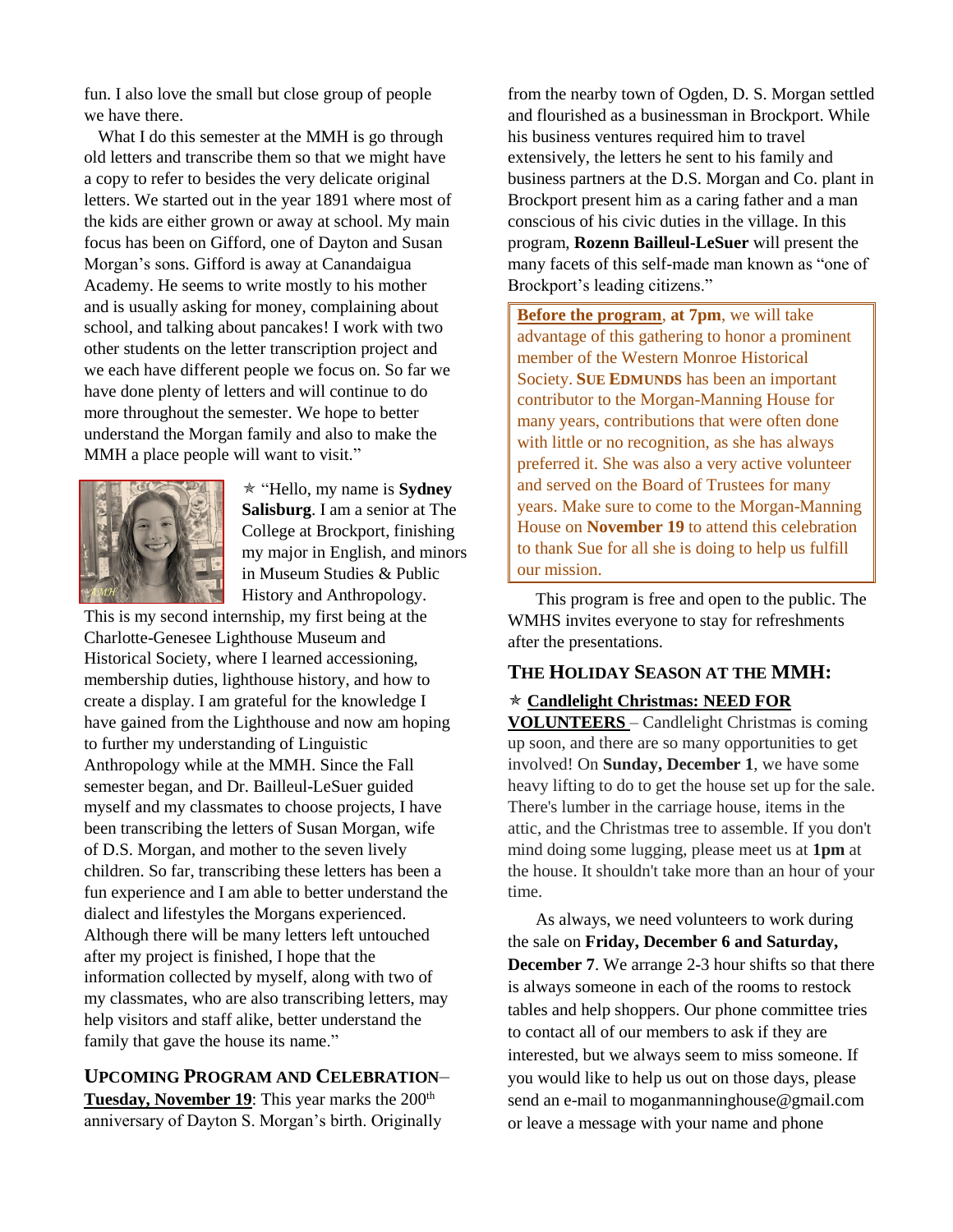number at 637-3645. Sandy will forward all of these messages on to those doing the scheduling, and you will be contacted later in November.

Then, of course, is the shopping. So many wonderful items will be waiting for you, whether you are searching for handmade gifts for others or for yourself. It is a great way to get into the holiday spirit.

#### *Mary Lynne Turner*

 **Pictures with Santa** – On **Sunday**, **December 8**, **from 3 to 5pm**, Mr. & Mrs. Claus will be at the Morgan-Manning House! We invite our members and the community to have their photos taken with Santa in the library. Make sure to bring your camera: one of our volunteers will take the photograph for you. There is a suggested donation of \$5 per family.

 **A Victorian Christmas for the 4th graders** – As soon as Candlelight is over, we will finish decorating the House in preparation for the Christmas visit of Brockport's 4<sup>th</sup> graders. They will all get to meet "Mrs. Morgan," who will tell them how the seven Morgan children celebrated the holidays and spent

Christmas day in this house. After enjoying a few Christmas cookies, we will all reconvene in the Gold Parlors to sing a few carols and get in the spirit of the Holiday Season.

**LOOKING FOR A "MRS. MORGAN" IN TRAINING:** Are you a natural born storyteller, or would you like to be? While Barbara Kerns has graciously agreed to continue being our Mrs. Morgan for the  $4<sup>th</sup>$  Grade Christmas parties this year and also in 2020. But she will be retiring afterwards. Now is a good time for someone interested in taking over this role to help out, watch, learn, and get tips from Barbara. If you are interested in giving this a try, call Sandy at 637- 3645.

# **THANK YOU FOR THEIR GENEROUS DONATIONS TO THE MMH** to:

- Sue Edmunds
- The Spinners Group.

#### **NOVEMBER CALENDAR**

.

Nov 6 – Wed – 10am – Quilters

Nov 12 – Tues – 7pm – Board Meeting

Nov 19 – Tues – 7pm – Program: *Happy 200th Birthday, D.S. Morgan* presented by our Historian, Rozenn Bailleul-LeSuer

Nov 20 – Wed – 10am – Quilters

Nov 26 – Tues – 10am – Spinners

Nov 28 – Thurs – **EXITY Happy Thanksgiving!** Office Closed

#### **SAVE THE DATE**

Dec 6 & 7 – Friday and Saturday – Candlelight Christmas (see attached flyer) Dec 8 – Sun – 3-5pm – Pictures with Santa Dec 10, 12, 17 – Tuesdays & Thursday – 9:45-10:45am & 12:45-1:45pm (only 9:45-10:45am on Dec. 17) – Victorian Christmas with "Mrs. Morgan"

Dec 18 – Wed – 7pm – Program: *Forgotten Christmas Stories, Remembered – Mary Jane Holmes* presented by Christopher Albrecht and Brockport Students

#### **MISSION STATEMENT:**

**The Western Monroe Historical Society is committed to educating the community and future generations on the history of the Morgan-Manning House, celebrating our heritage, and preserving this local landmark that is listed on the National Register of Historic Places.**

> Western Monroe Historical Society - Morgan Manning House 151 Main Street, Brockport, NY 14420-1909 Office Hours Monday-Friday 9:30 am to 1:30 pm 585-637-3645 [www.morganmanninghouse.org](http://www.morganmanninghouse.org/) E-mail: [morganmanninghouse@gmail.com](mailto:morganmanninghouse@frontiernet.net) www.facebook.com/pages/Western-Monroe-Historical-Society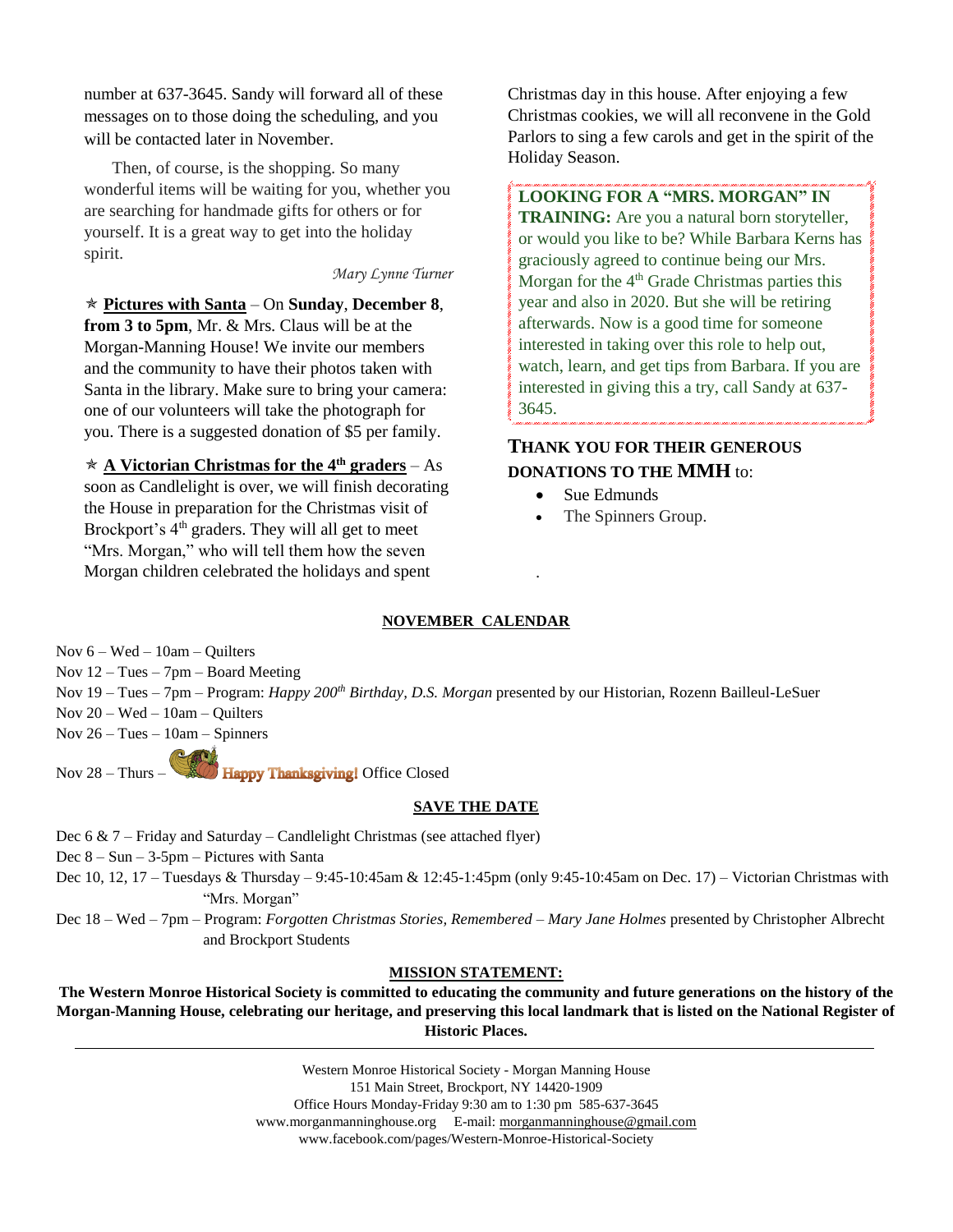Welcomes You To

# Candlelight Christmas 2019 at the Morgan-Manning House



# Fri., Dec 6, 10 am – 9 pm Sat., Dec 7, 10 am – 4 pm

Experience the mansion's Victorian ambiance as you shop for Handcraft Holiday Decorations and Ornaments, Woven Garments, Wood Carvings, Paintings, Florals, Jellies & Jams, Chocolates, Maple Products, Alpaca, Ceramics, Folk-art, Quilting & Braiding, and Other Creations

> -----Visit Vendors Showcase Raffle----- Credit Cards Accepted \$4 donation requested at door

 $\_$ 

151 Main Street, Brockport, NY ---- Street parking, limited on-site parking Information Requests Telephone 585.637.3645 Email: [morganmanninghouse@gmail.com](mailto:morganmanninghouse@gmail.com) Website: www.morganmanninghouse.org Facebook: [www.facebook.com/pages/](http://www.facebook.com/pages/Western-Monroe-Historical-Society) [Western-Monroe-Historical-Society](http://www.facebook.com/pages/Western-Monroe-Historical-Society)